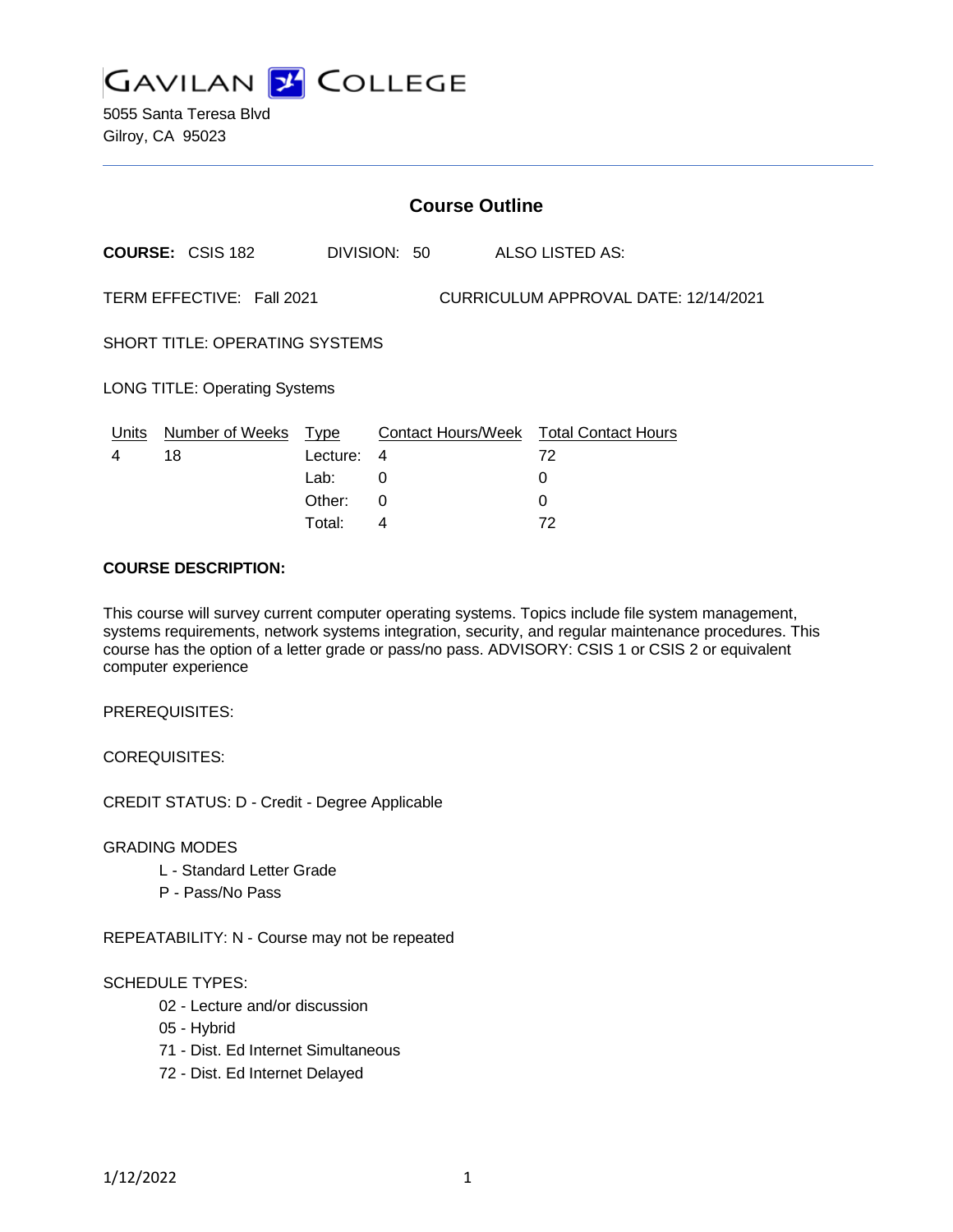# **STUDENT LEARNING OUTCOMES:**

By the end of this course, a student should:

- 1. Articulate what functions operating systems perform, including various input and output technologies.
- 2. Articulate data management including random access memory and file systems.
- 3. Demonstrate proficiency for installing operating systems.
- 4. Explain basic networking and demonstrate ability to setup simple networks.
- 5. Perform basic operating system maintenance and support.

## **COURSE OBJECTIVES:**

By the end of this course, a student should:

1. Describe and demonstrate the installation of the various operating system models.

2. Describe techniques used by operating systems to manage hardware, processes, memory and networking functions.

- 3. Explain how users are managed.
- 4. Describe mass storage devices, file systems and file management techniques.
- 5. Summarize security in operating systems design and use.
- 6. Describe virtual machines and explain their use.
- 7. Demonstrate real life applications of operating systems.
- 8. Explain the functions of modern operating systems.
- 9. Analyze the tradeoffs inherent in operating system design.

10. Describe the functions of a contemporary operating system with respect to convenience, efficiency and the ability to evolve.

11. Discuss networked, client-server and distributed operating systems and how they differ from single-user operating systems.

12. Identify potential threats to operating systems and the security features designed to guard against them.

## **CONTENT, STUDENT PERFORMANCE OBJECTIVES, OUT-OF-CLASS ASSIGNMENTS**

Curriculum Approval Date: 12/14/2021

4 Hours

Lecture: What an Operating Systems Is; Types of Operating Systems; History of Operating Systems; Single-Tasking versus Multitasking; Single-User versus Multi-User Operating Systems; Current Operating Systems

4 Hours

Lecture: Computer Hardware; Popular PC Processors; System Architecture Popular; PC Operating Systems 4 Hours

Lecture: File Systems

4 Hours

Lecture: Preparing for Operating System Installation and Installation of Windows Operating Systems

4 Hours

Lecture: Operating System Installation

4 Hours

Lecture: Upgrading your Operating System

8 Hours

Lecture: Input/Output Devices; Device Drivers; Printer Technologies

8 Hours

Lecture: Network Communications

8 Hours

Lecture: Networking Basics and Resource Sharing

8 Hours

Lecture: Networking Connectivity

1/12/2022 2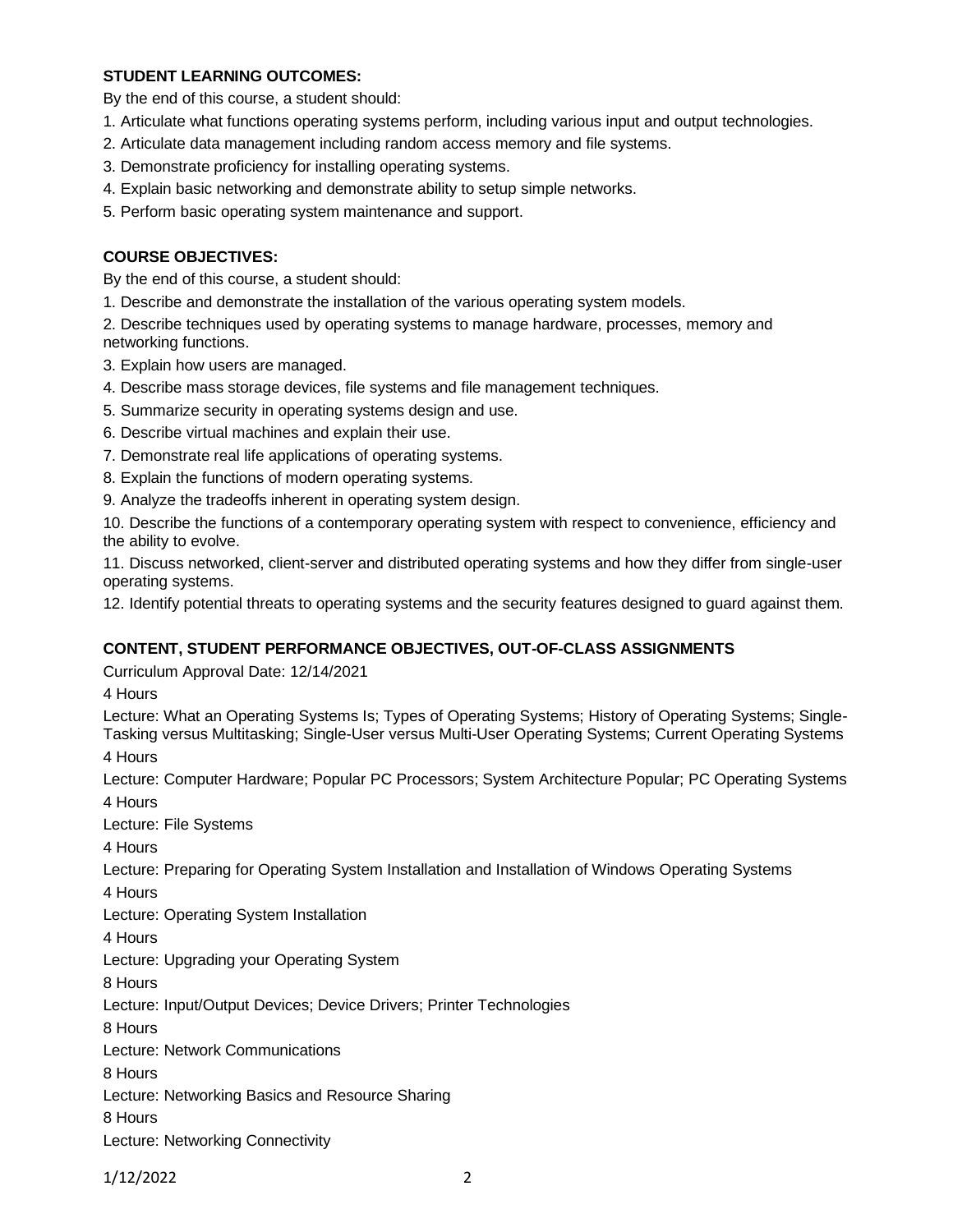8 Hours Lecture: Sharing Resources Over a Network 6 Hours Review for Final Exam 2 Hours Written Final Exam

### **METHODS OF INSTRUCTION:**

Lecture, computer demonstrations, projects, internet resources

#### **OUT OF CLASS ASSIGNMENTS:**

Required Outside Hours 8 Assignment Description Out of Class Assignment: Read chapters on operating system theory. Complete chapter review questions.

Required Outside Hours 8 Assignment Description Out of Class Assignment: Read chapter on initial installation of operating systems. Complete chapter review questions. Study for quiz.

Required Outside Hours 8

Assignment Description

Out of Class Assignment: Read chapter on file systems. Complete chapter review questions. Study for midterm.

Required Outside Hours 16

Assignment Description Out of Class Assignment: Read chapters on preparing for operating system installation and on operating system installation. Complete provided scenario worksheet.

Required Outside Hours 8

Assignment Description

Out of Class Assignment: Read chapter on upgrading operating systems to newer versions. Complete provided scenario worksheet. Study for quiz.

Required Outside Hours 16

Assignment Description

Out of Class Assignment: Read chapters on operating systems relation to output, input, and storage devices. Complete troubleshooting exercises.

Required Outside Hours 16

Assignment Description

Out of Class Assignment: Read chapter on operating systems interface with communications devices. Complete troubleshooting exercises. Study for quiz.

Required Outside Hours 16

Assignment Description

Out of Class Assignment: Read chapter on resource sharing over a network. Complete provided scenario worksheet.

1/12/2022 3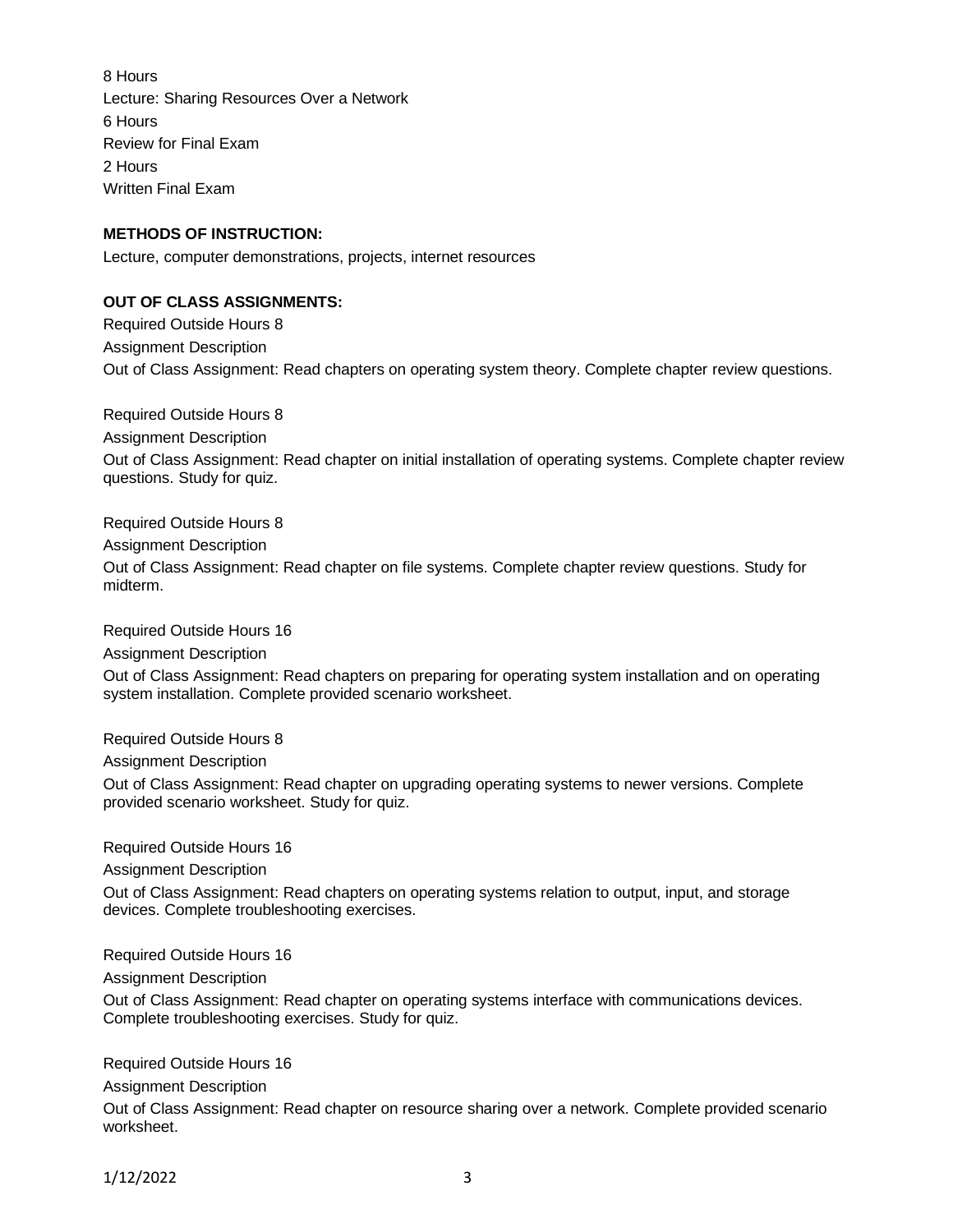Required Outside Hours 16

Assignment Description

Out of Class Assignment: Read chapter on operating systems connectivity with networks. Complete provided scenario worksheet. Study for quiz.

Required Outside Hours 16 Assignment Description Out of Class Assignment: Read chapter on standard operating and maintenance procedures. Complete troubleshooting exercises. Study for final.

Required Outside Hours 16 Assignment Description Review textbook readings and all information covered. Study for final exam.

# **METHODS OF EVALUATION:**

Writing assignments Evaluation Percent 10 Evaluation Description Percent range of total grade: 10% to 20% Written Homework, End of Chapter Review Questions

Problem-solving assignments Evaluation Percent 40 Evaluation Description Percent range of total grade: 30% to 50% Homework Problems/Scenarios, Troubleshooting Situations, Quizzes

Skill demonstrations Evaluation Percent 30 Evaluation Description Percent range of total grade: 20% to 40% Performance Exams

Objective examinations Evaluation Percent 20 Evaluation Description Percent range of total grade: 20% to 30% Multiple Choice, True/False, Matching Items, **Completion** 

# **REPRESENTATIVE TEXTBOOKS:**

CompTIA A+ Guide to Managing and Maintaining Your PC, or other appropriate college level text, Jean Andrews, Cengage Learning, 2019. ISBN: 12+ Grade Verified by: MS Word